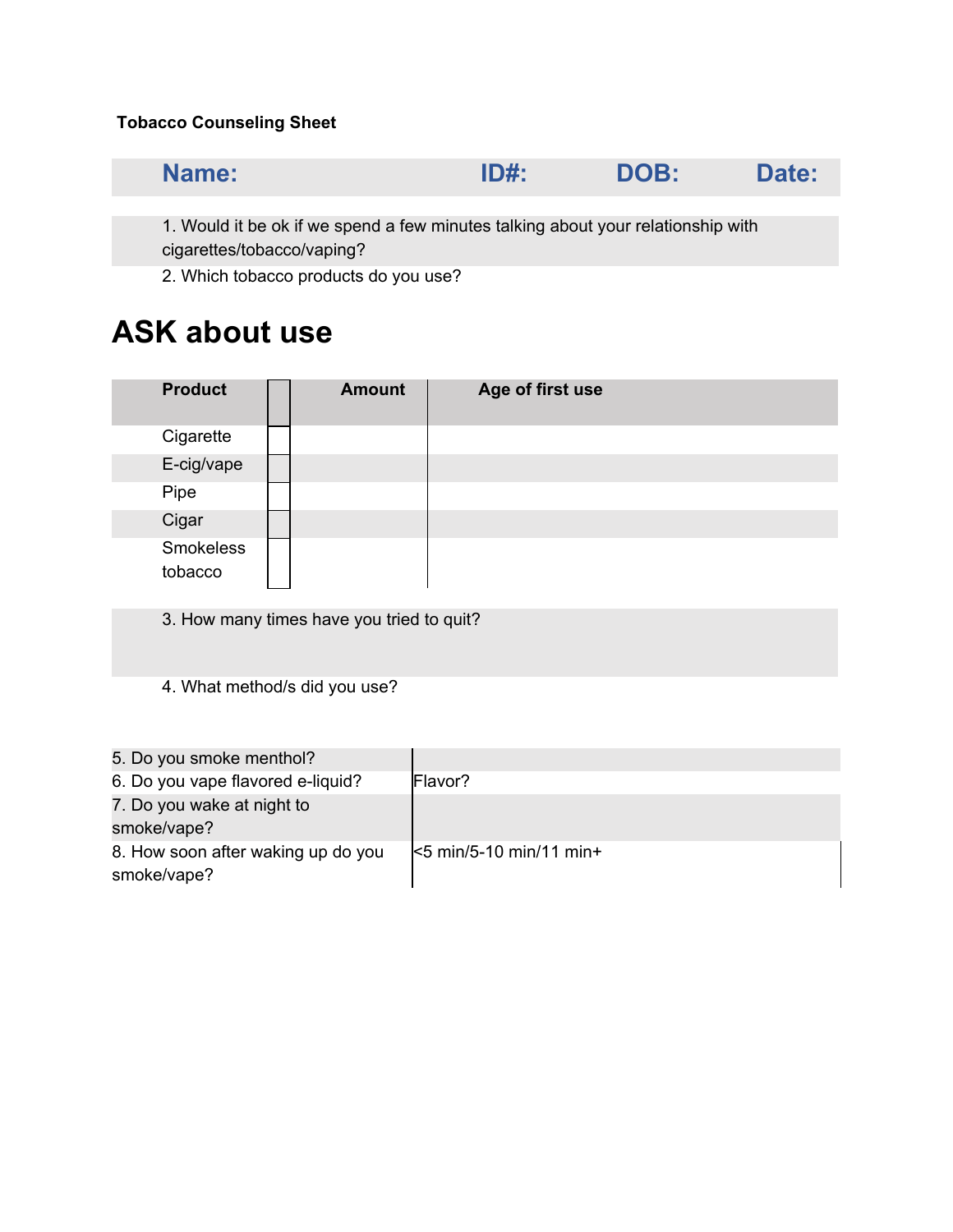## 2.**ADVISE to quit**

Message should be **clear**, **strong**, and **personalized**:

**CLEAR:** *"It is important that you quit smoking now, and I can help you. Occasional or light smoking is still dangerous"*

**STRONG***: "As you provider/educator/counsellor, I need you to know that quitting smoking is the most important thing you can do to protect your health, now and in the future. We can help you."*

**PERSONALIZED: Tie use to current health concerns, social/economic cost, impact of tobacco on children or others in household.** E.g. *"Continuing to smoke makes your asthma/blood pressure/diabetes worse. Quitting may dramatically improve your health."*

# 3.**ASSESS readiness to quit**

Are you interested in talking & working on a plan to help you quit or reduce?

**Ready to quit or reduce**?

**Thinking about quitting**

**Not interested in quitting**

# 4.**ASSIST to quit/reduce**

**If** *ready***, start quit plan:**

Quit date?

Who can help you?

What are your triggers?

Skills and behaviors you can use:

How will you prepare?

**Which medications are you interested in trying?**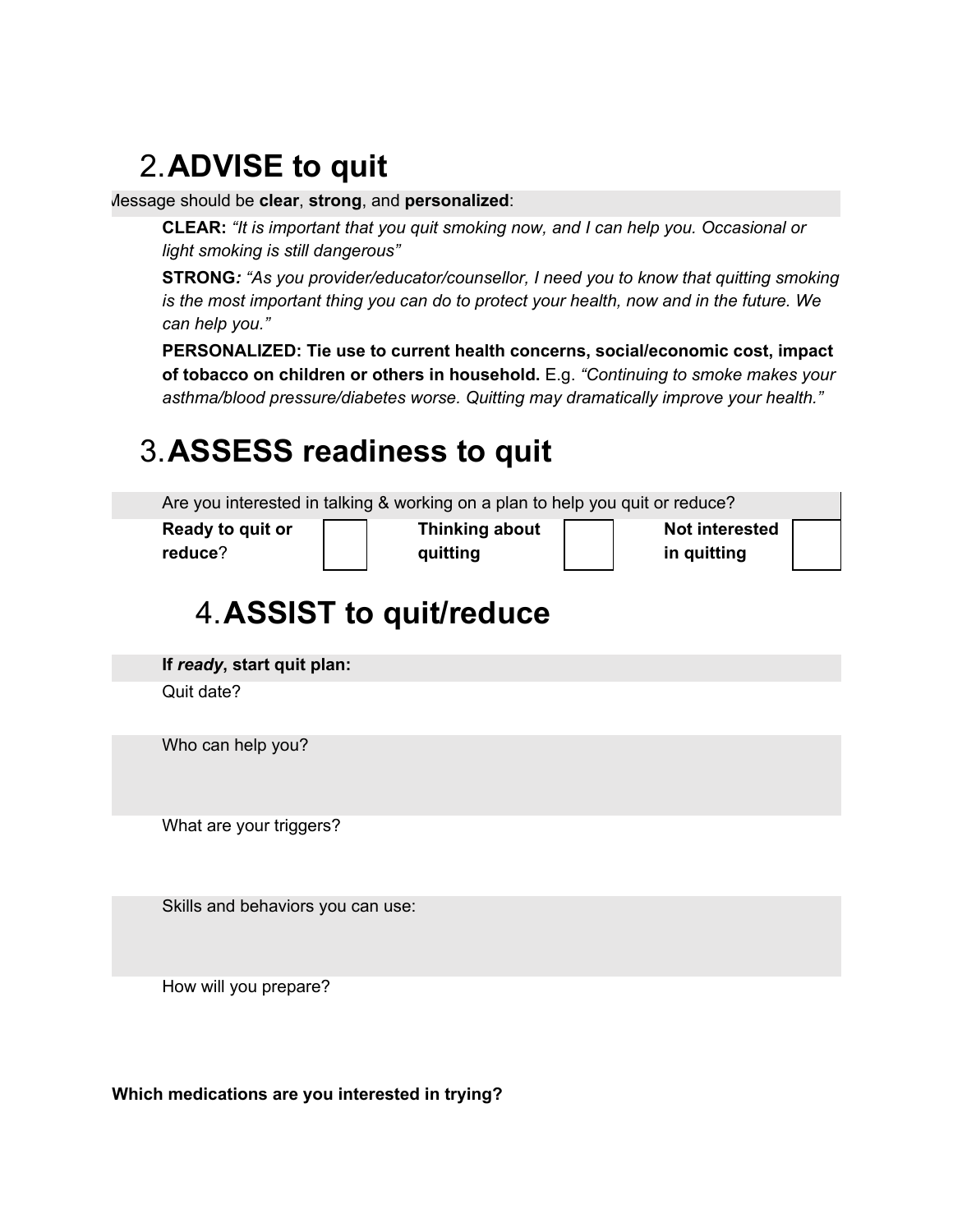| Nicotine Gum                  |  |
|-------------------------------|--|
| Nicotine Patch                |  |
| Nicotine Lozenge (fruit/mint) |  |
| Nicotine Inhaler              |  |
| Nicotine Nasal Spray          |  |
| Chantix/Varenicline           |  |
| Wellbutrin/Zyban/Bupropion    |  |
| Instructions:                 |  |

#### **If** *not yet ready***, explore the following:**

What *do* you like about smoking?

What *don't* you like about smoking?

Imagine yourself as a non-smoker. What would NOT be so good about being a non-smoker?

Imagine yourself as a non-smoker. What would be good about being a non-smoker?

If you were to consider quitting, how do you think you would go about doing it?

## 5. **ARRANGE follow-up**